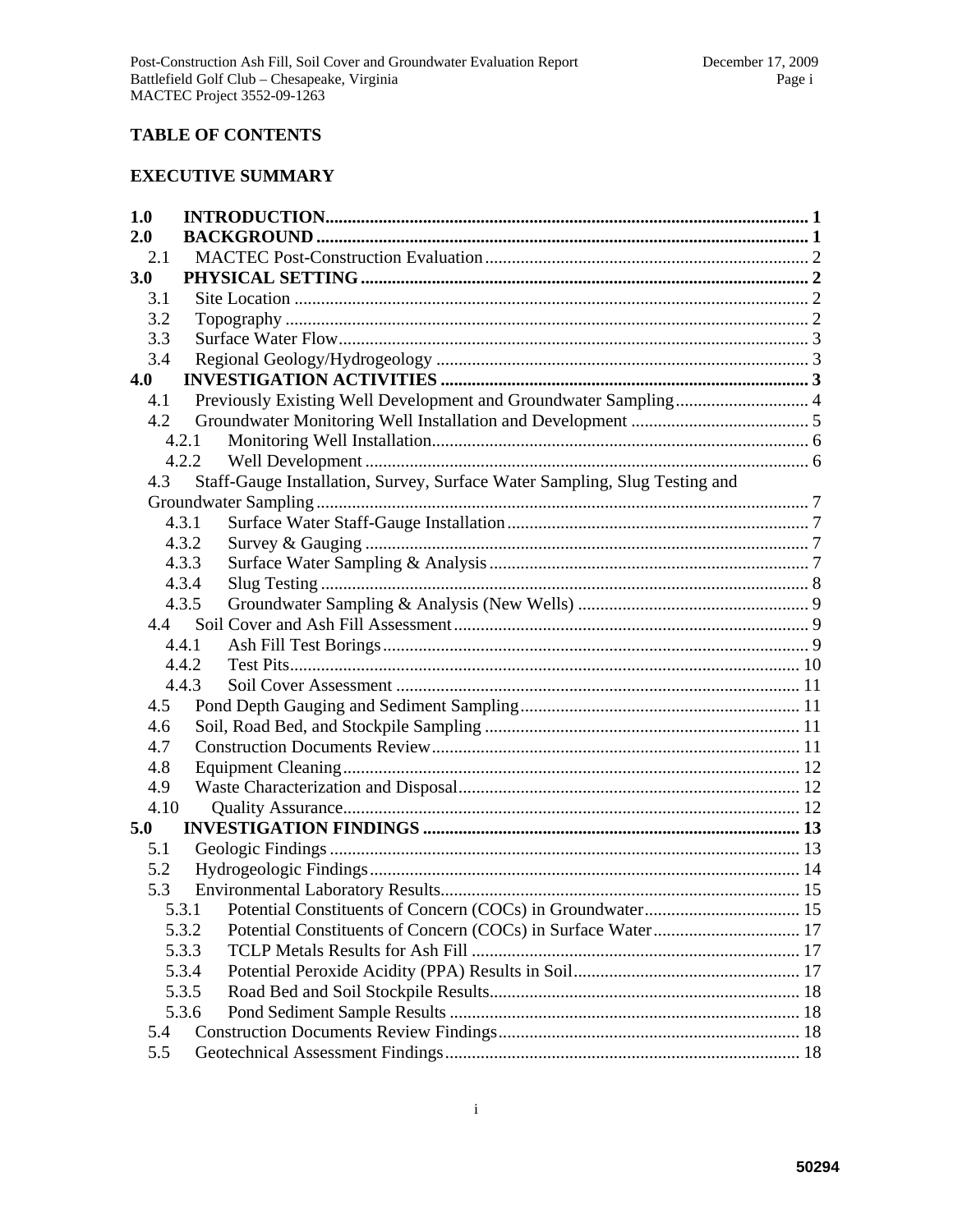| 7.0 |  |  |
|-----|--|--|

## **LIST OF TABLES**

- Table 1 List of Target Analytes
- Table 2 Groundwater Field Parameters
- Table 3 Groundwater Laboratory Analytical Results Previously Existing Wells
- Table 4 Monitoring Well Construction Data
- Table 5 Surface Water Staff Gauge Data
- Table 6 Monitoring Well Gauging Data
- Table 7 Surface Water Laboratory Analytical Results
- Table 8 Summary of Monitoring Well Slug Test Results
- Table 9 Groundwater Laboratory Analytical Results Shallow Wells
- Table 10 Groundwater Laboratory Analytical Results Intermediate-Depth Wells
- Table 11 Ash Fill TCLP Analytical Results
- Table 12 Summary of Particle Identification Results for Ash & Kiln Dust Samples
- Table 13 Soil Cover Thickness and Hand Auger Data Summary
- Table 14 Surface Water pH Measurements
- Table 15 Ash Fill Laboratory Analytical Results
- Table 16 Soil Laboratory Analytical Results Potential Peroxide Acidity (PPA)
- Table 17 Soil Stock Pile and Road Bed Laboratory Analytical Results
- Table 18 Pond Sediment Laboratory Analytical Results

### **LIST OF FIGURES**

- Figure 1 Topographic Map
- Figure 2 Site Plan
- Figure 3 Surface-Water Sample Locations
- Figure 4 Conceptual Cross-Section  $A A'$
- Figure 5 Conceptual Cross-Section  $B B'$
- Figure 6 Soil Cover Thickness Map
- Figure 7 Groundwater Contour Map for Shallow-Depth Wells (December 3, 2008)
- Figure 8 Groundwater Contour Map for Shallow-Depth Wells (June 16, 2009)
- Figure 9 Groundwater Contour Map for Intermediate-Depth Wells (December 3, 2008)
- Figure 10 Groundwater Contour Map for Intermediate-Depth Wells (June 16, 2009)
- Figure 11 Potential Peroxide Acidity (PPA) Results in Soil

### **LIST OF APPENDICES**

- Appendix A Field Sampling Forms
- Appendix B Slug Test Evaluation Data
- Appendix C Physical Laboratory Test Data
- Appendix D Boring Logs and Well Completion Diagrams